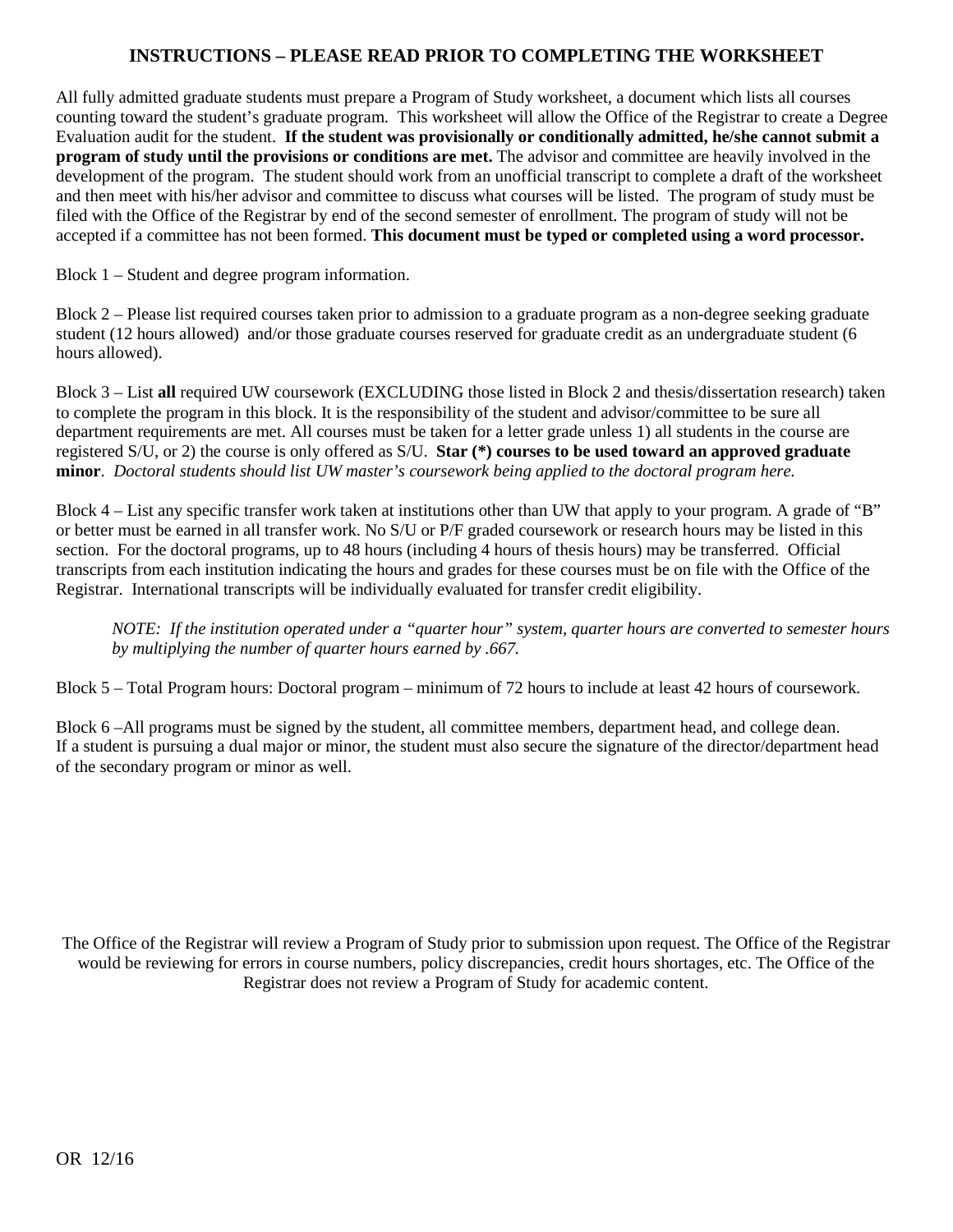## UNIVERSITY OF WYOMING

## **DOCTORAL PROGRAM OF STUDY WORKSHEET- PLEASE TYPE OR USE WORD PROCESSOR**

- **It is the responsibility of the advisor/committee chair to ensure all department/program requirements have been met**.
- Print a copy for yourself and your department/program. Submit signed copy to the Office of the Registrar for final processing.
- Unless notified of a problem, your program of study will be available for viewing in DegreeWorks as a degree audit within two (2) weeks of submission.

| Student Information |                   |             |                |                |
|---------------------|-------------------|-------------|----------------|----------------|
| Last Name:          |                   | First Name: |                | Date Submitted |
| W Number:           | <b>PhD</b><br>EdD | Maior:      |                |                |
| Minor:              |                   |             | Concentration: |                |

| Required Courses Taken Prior to Admission or Reserved for Graduate Credit (12 hour maximum) |              |      |         |            |              |       |         |
|---------------------------------------------------------------------------------------------|--------------|------|---------|------------|--------------|-------|---------|
| Dept &                                                                                      | Course Title | Sem/ | Credits | Dept &     | Course Title | Sem   | Credits |
| Course No.                                                                                  |              | Yr   |         | Course No. |              | Vr    |         |
|                                                                                             |              |      |         |            |              |       |         |
|                                                                                             |              |      |         |            |              |       |         |
|                                                                                             |              |      |         |            |              | Total |         |

| UW Coursework applicable to degree program (may include past UW master's coursework)<br>3. |              |      |                                                                                      |            |              |      |         |
|--------------------------------------------------------------------------------------------|--------------|------|--------------------------------------------------------------------------------------|------------|--------------|------|---------|
| Dept &                                                                                     | Course Title | Sem/ | Credits                                                                              | Dept &     | Course Title | Sem/ | Credits |
| Course No.                                                                                 |              | Yr   |                                                                                      | Course No. |              | Yr   |         |
|                                                                                            |              |      |                                                                                      |            |              |      |         |
|                                                                                            |              |      |                                                                                      |            |              |      |         |
|                                                                                            |              |      |                                                                                      |            |              |      |         |
|                                                                                            |              |      |                                                                                      |            |              |      |         |
|                                                                                            |              |      |                                                                                      |            |              |      |         |
|                                                                                            |              |      |                                                                                      |            |              |      |         |
|                                                                                            |              |      |                                                                                      |            |              |      |         |
|                                                                                            |              |      |                                                                                      |            |              |      |         |
|                                                                                            |              |      |                                                                                      |            |              |      |         |
|                                                                                            |              |      |                                                                                      |            |              |      |         |
|                                                                                            |              |      |                                                                                      |            |              |      |         |
|                                                                                            |              |      |                                                                                      |            |              |      |         |
|                                                                                            |              |      |                                                                                      |            |              |      |         |
|                                                                                            |              |      |                                                                                      |            |              |      |         |
|                                                                                            |              |      |                                                                                      |            |              |      |         |
|                                                                                            |              |      | Total number of coursework hours                                                     |            |              |      |         |
|                                                                                            |              |      | List total number of 5960 Thesis Research/5980 Dissertation<br><b>Research hours</b> |            |              |      |         |

| 4. Transfer of Specific Course(s) from Other Institution(s) Please use additional space on page 3 if needed. |              |        |       |                                            |                             |  |  |
|--------------------------------------------------------------------------------------------------------------|--------------|--------|-------|--------------------------------------------|-----------------------------|--|--|
| Dept &                                                                                                       | Course Title | Credit | Grade | Sem and Year Taken                         | Institution                 |  |  |
| Course No.                                                                                                   |              |        |       |                                            |                             |  |  |
|                                                                                                              |              |        |       |                                            |                             |  |  |
|                                                                                                              |              |        |       |                                            |                             |  |  |
|                                                                                                              |              |        |       |                                            |                             |  |  |
|                                                                                                              |              |        |       |                                            |                             |  |  |
|                                                                                                              |              |        |       |                                            |                             |  |  |
|                                                                                                              |              |        |       |                                            |                             |  |  |
|                                                                                                              |              |        |       |                                            |                             |  |  |
|                                                                                                              |              |        |       |                                            | <b>Total transfer hours</b> |  |  |
| 5. Total number of program hours:                                                                            |              |        |       |                                            |                             |  |  |
|                                                                                                              |              |        |       | Total Program Hrs (Total sections 2, 3, 4) |                             |  |  |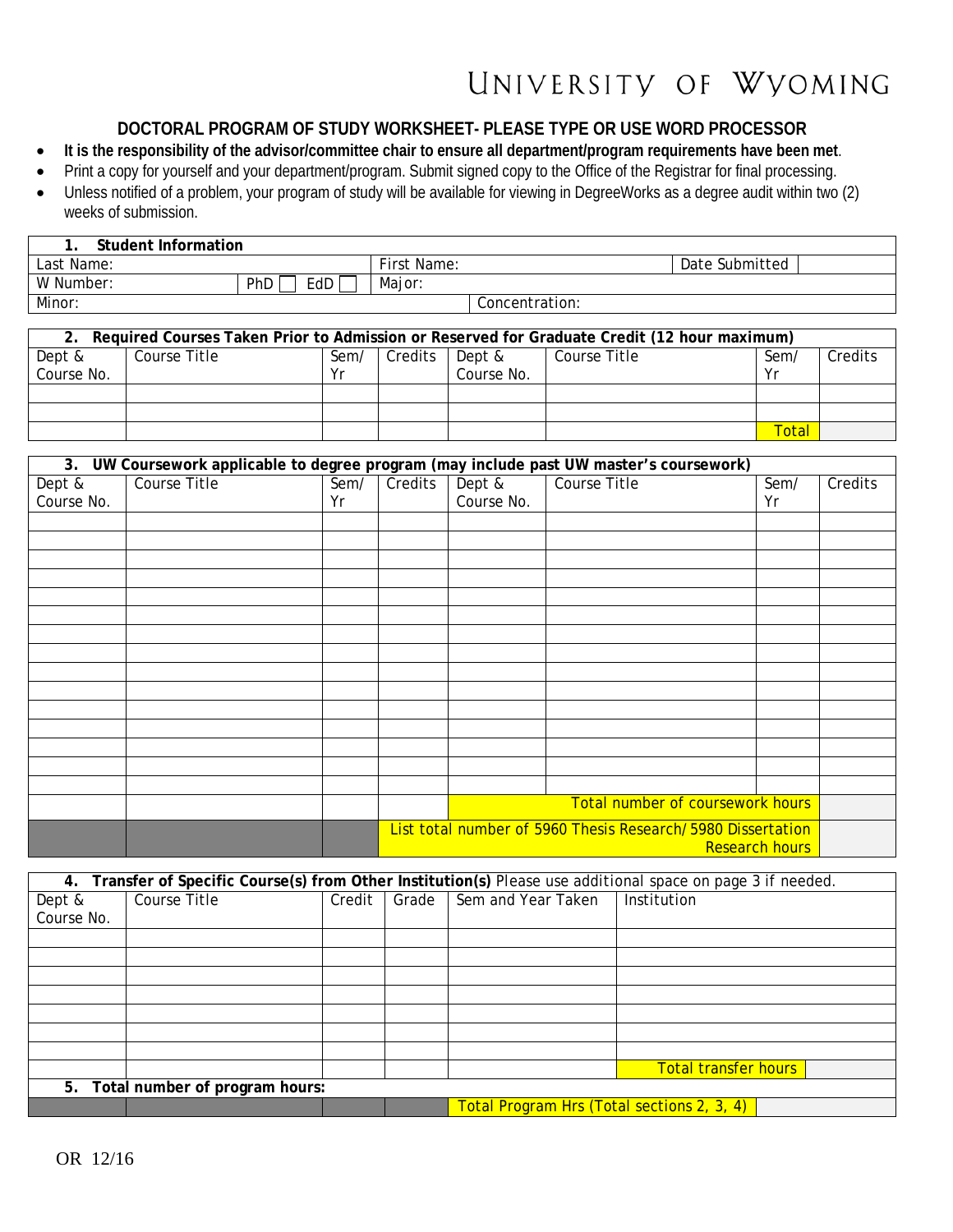| $\sim$  | W#                  |
|---------|---------------------|
| Name.   | studen <sup>+</sup> |
| student | 21 I L              |
| .       |                     |

| Transfer of Specific Course(s) from Other Institution(s) Continued<br>ot &   Course Title   Credit   Grade   Sem and Year Taken |  |  |  |  |             |  |
|---------------------------------------------------------------------------------------------------------------------------------|--|--|--|--|-------------|--|
| Dept &<br>Course No.                                                                                                            |  |  |  |  | Institution |  |
|                                                                                                                                 |  |  |  |  |             |  |
|                                                                                                                                 |  |  |  |  |             |  |
|                                                                                                                                 |  |  |  |  |             |  |
|                                                                                                                                 |  |  |  |  |             |  |
|                                                                                                                                 |  |  |  |  |             |  |
|                                                                                                                                 |  |  |  |  |             |  |
|                                                                                                                                 |  |  |  |  |             |  |
|                                                                                                                                 |  |  |  |  |             |  |
|                                                                                                                                 |  |  |  |  |             |  |
|                                                                                                                                 |  |  |  |  |             |  |
|                                                                                                                                 |  |  |  |  |             |  |
|                                                                                                                                 |  |  |  |  |             |  |
|                                                                                                                                 |  |  |  |  |             |  |
|                                                                                                                                 |  |  |  |  |             |  |
|                                                                                                                                 |  |  |  |  |             |  |
|                                                                                                                                 |  |  |  |  |             |  |
|                                                                                                                                 |  |  |  |  |             |  |
|                                                                                                                                 |  |  |  |  |             |  |
|                                                                                                                                 |  |  |  |  |             |  |
|                                                                                                                                 |  |  |  |  |             |  |
|                                                                                                                                 |  |  |  |  |             |  |
|                                                                                                                                 |  |  |  |  |             |  |
|                                                                                                                                 |  |  |  |  |             |  |
|                                                                                                                                 |  |  |  |  |             |  |
|                                                                                                                                 |  |  |  |  |             |  |
|                                                                                                                                 |  |  |  |  |             |  |
|                                                                                                                                 |  |  |  |  |             |  |
|                                                                                                                                 |  |  |  |  |             |  |
|                                                                                                                                 |  |  |  |  |             |  |
|                                                                                                                                 |  |  |  |  |             |  |
|                                                                                                                                 |  |  |  |  |             |  |
|                                                                                                                                 |  |  |  |  |             |  |
|                                                                                                                                 |  |  |  |  |             |  |
|                                                                                                                                 |  |  |  |  |             |  |
|                                                                                                                                 |  |  |  |  |             |  |
|                                                                                                                                 |  |  |  |  |             |  |
|                                                                                                                                 |  |  |  |  |             |  |